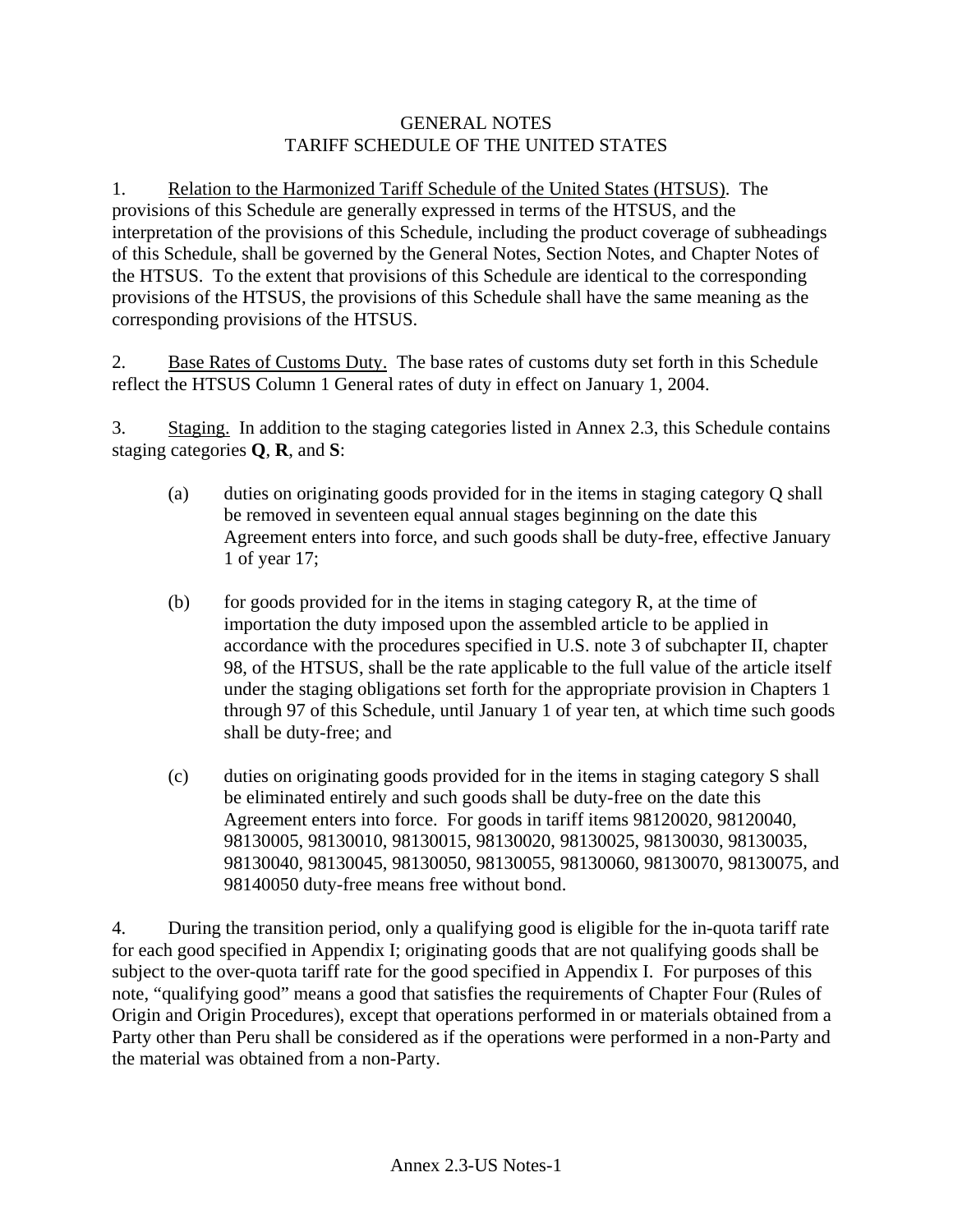5. Originating goods shall not be subject to any duty provided for in heading 9901 of the HTSUS, provided that (a) the goods are imported directly from Peru into the customs territory of the United States and (b) the sum of the cost or value of the materials produced in the territory of Peru plus the direct costs of processing operations performed in the territory of Peru is not less than 35 percent of the appraised value of such goods at the time they are entered.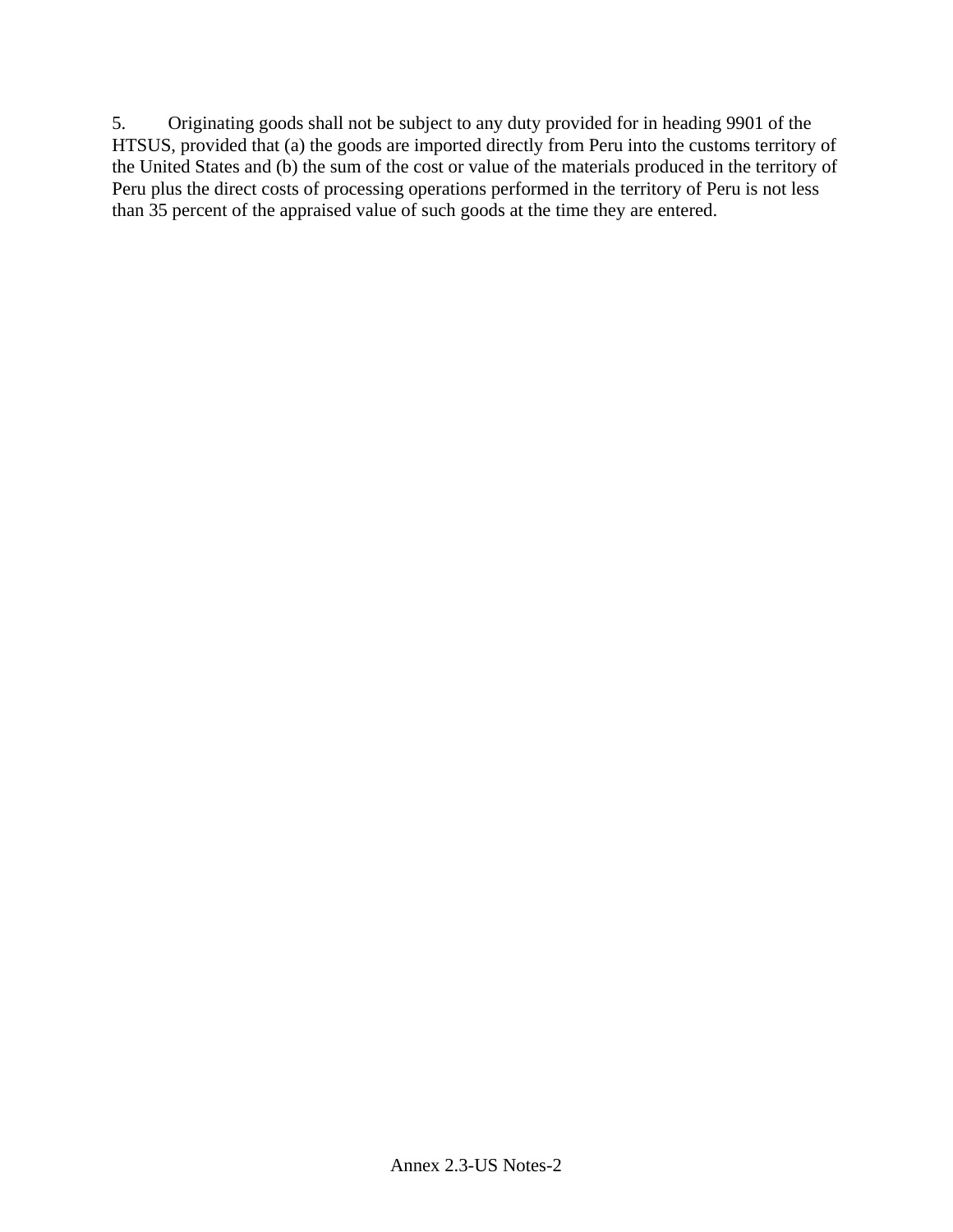# **Appendix I**

## **Notes**

1. This Appendix contains modifications of the provisions of the HTSUS. Subject to Note 4 of the General Notes of the United States, originating goods included in this Appendix are subject to the rates of duty set out in this Appendix in lieu of the rates of duty set out in Chapters 1 through 97 of the HTSUS. Notwithstanding any tariff-rate quota provisions provided for elsewhere in the HTSUS, originating goods shall be permitted entry into the United States as provided in this Appendix. Furthermore, any quantity of goods imported from Peru under a tariff-rate quota provided in this Appendix shall not be counted toward the in-quota amount of any tariff-rate quota provided for such goods elsewhere in the HTSUS.

#### *Cheese*

2. (a) The aggregate quantity of goods entered under the provisions listed in subparagraph (c) shall be free of duty in any calendar year specified herein, and shall not exceed the quantity specified below for Peru in each such year:

| Year           | Quantity      |
|----------------|---------------|
|                | (Metric tons) |
| 1              | 2,000         |
| $\mathbf{2}$   | 2,800         |
| 3              | 3,136         |
| $\overline{4}$ | 3,512         |
| 5              | 3,934         |
| 6              | 4,406         |
| 7              | 4,935         |
| 8              | 5,527         |
| 9              | 6,190         |
| 10             | 6,933         |
| 11             | 7,765         |
| 12             | 8,696         |
| 13             | 9,740         |
| 14             | 10,909        |
| 15             | 12,218        |
| 16             | 13,684        |
| 17             | unlimited     |

The quantities shall enter on a first-come, first-served basis.

- (b) Duties on goods entered in aggregate quantities in excess of the quantities listed in subparagraph (a) shall be removed in accordance with the provisions of staging category E in Annex 2.3, paragraph 1(e).
- (c) Subparagraphs (a) and (b) apply to the following Table 1 provisions: AG04061008, AG04061018, AG04061028, AG04061038, AG04061048,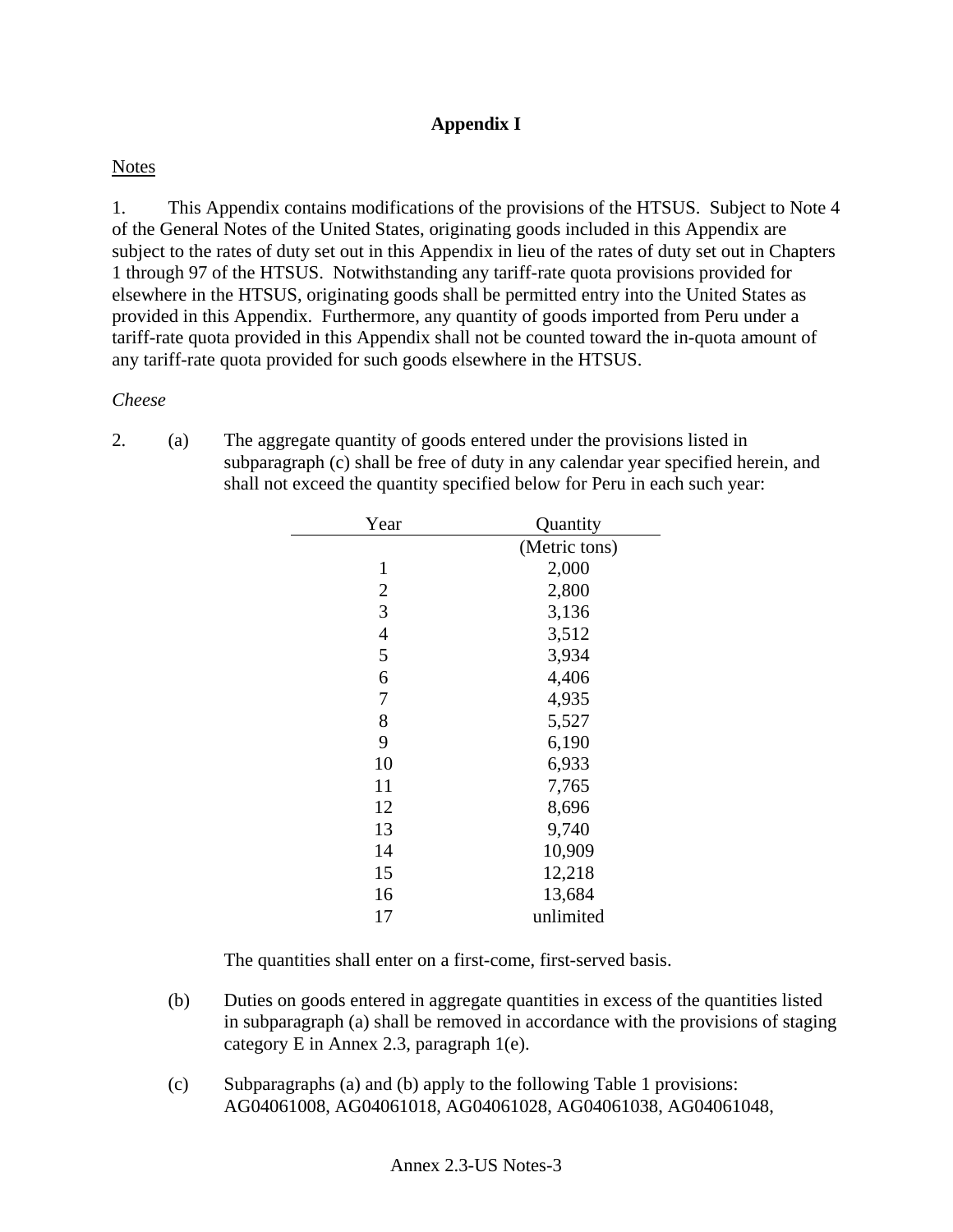AG04061058, AG04061068, AG04061078, AG04061088, AG04062028, AG04062033, AG04062039, AG04062048, AG04062053, AG04062063, AG04062067, AG04062071, AG04062075, AG04062079, AG04062083, AG04062087, AG04062091, AG04063018, AG04063028, AG04063038, AG04063048, AG04063053, AG04063063, AG04063067, AG04063071, AG04063075, AG04063079, AG04063083, AG04063087, AG04063091, AG04064070, AG04069012, AG04069018, AG04069032, AG04069037, AG04069042, AG04069048, AG04069054, AG04069068, AG04069074, AG04069078, AG04069084, AG04069088, AG04069092, AG04069094, AG04069097, and AG19019036.

### *Condensed and Evaporated Milk*

3. (a) The aggregate quantity of goods entered under the provisions listed in subparagraph (c) shall be free of duty in any calendar year specified herein, and shall not exceed the quantity specified below for Peru in each such year:

| Year           | Quantity      |
|----------------|---------------|
|                | (Metric tons) |
| $\mathbf{1}$   | 6,000         |
| $\overline{2}$ | 6,720         |
| 3              | 7,526         |
| $\overline{4}$ | 8,430         |
| 5              | 9,441         |
| 6              | 10,574        |
| 7              | 11,843        |
| 8              | 13,264        |
| 9              | 14,856        |
| 10             | 16,638        |
| 11             | 18,635        |
| 12             | 20,871        |
| 13             | 23,376        |
| 14             | 26,181        |
| 15             | 29,323        |
| 16             | 32,841        |
| 17             | unlimited     |
|                |               |

The quantities shall enter on a first-come, first-served basis.

- (b) Duties on goods entered in aggregate quantities in excess of the quantities listed in subparagraph (a) and duties on goods of Peru entered under the provisions listed in subparagraph (c) shall be removed in accordance with the provisions of staging category E in Annex 2.3, paragraph 1(e).
- (c) Subparagraphs (a) and (b) apply to the following Table 1 provisions: AG04029170, AG04029190, AG04029945, and AG04029955.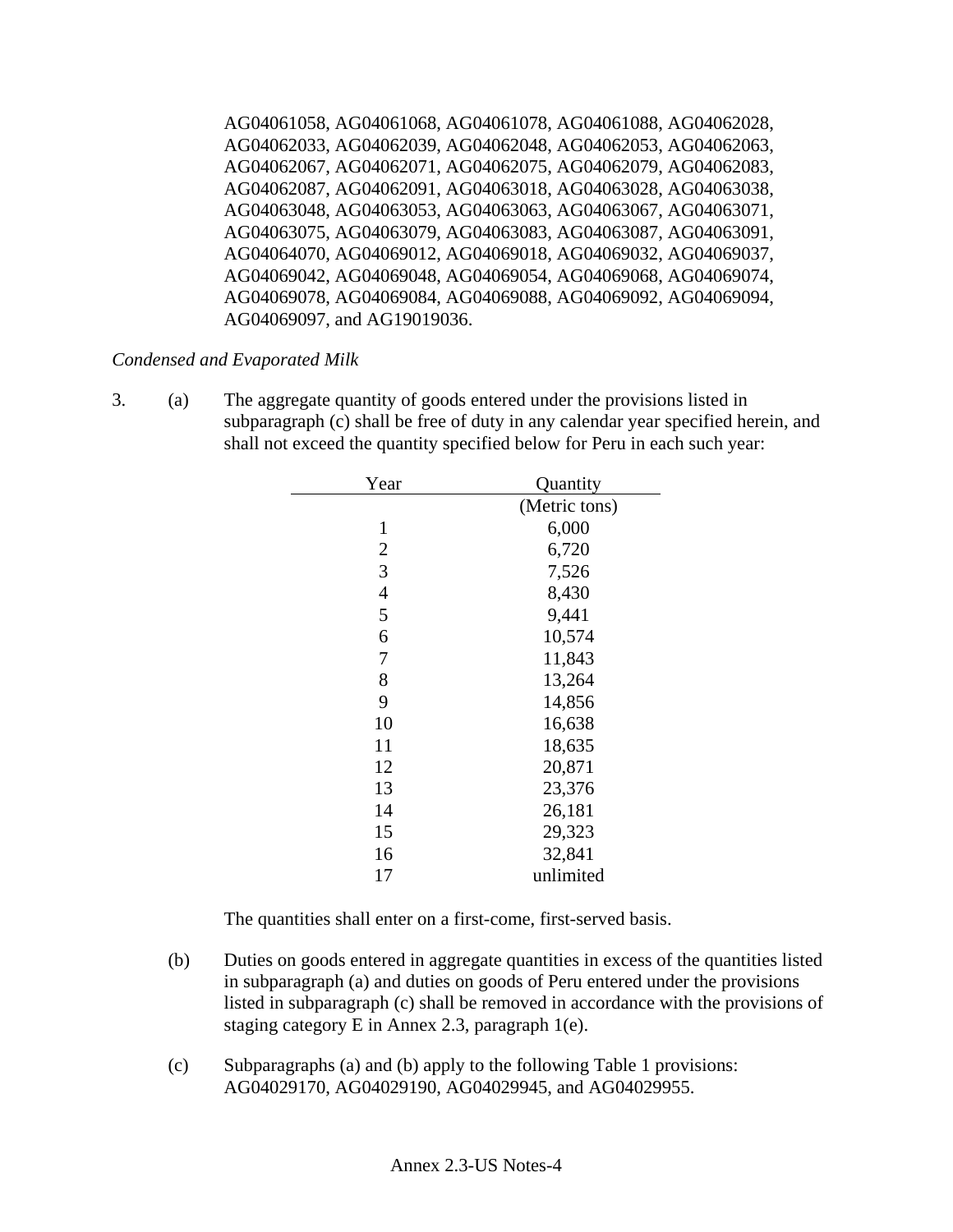#### *Processed Dairy Products*

4. (a) The aggregate quantity of goods entered under the provisions listed in subparagraph (c) shall be free of duty in any calendar year specified herein, and shall not exceed the quantity specified below for Peru in each such year:

| Year           | Quantity      |
|----------------|---------------|
|                | (Metric tons) |
| 1              | 2,000         |
| $\overline{2}$ | 2,200         |
| $\overline{3}$ | 2,420         |
| $\overline{4}$ | 2,662         |
| 5              | 2,928         |
| 6              | 3,221         |
| 7              | 3,543         |
| 8              | 3,897         |
| 9              | 4,287         |
| 10             | 4,716         |
| 11             | 5,187         |
| 12             | 5,706         |
| 13             | 6,277         |
| 14             | 6,905         |
| 15             | unlimited     |

The quantities shall enter on a first-come, first-served basis.

- (b) Duties on goods entered in aggregate quantities in excess of the quantities listed in subparagraph (a) and duties on goods of Peru entered under the provisions listed in subparagraph (c) shall be removed in accordance with the provisions of staging category D in Annex 2.3, paragraph 1(d).
- (c) Subparagraphs (a) and (b) apply to the following Table 1 provisions: AG04022950, AG04029990, AG04031050, AG04039095, AG04041015, AG04049050, AG04052070, AG15179060, AG17049058, AG18062082, AG18062083, AG18063270, AG18063280, AG18069008, AG18069010, AG19011040, AG19011085, AG19012015, AG19012050, AG19019043, AG19019047, AG21050040, AG21069009, AG21069066, AG21069087, and AG22029028.

### *Sugar*

5. (a) Subject to subparagraph (d), the aggregate quantity of goods entered under the provisions listed in subparagraph (c) shall be free of duty in any calendar year specified herein, and shall not exceed the quantity specified below for Peru in each such year:

Year Quantity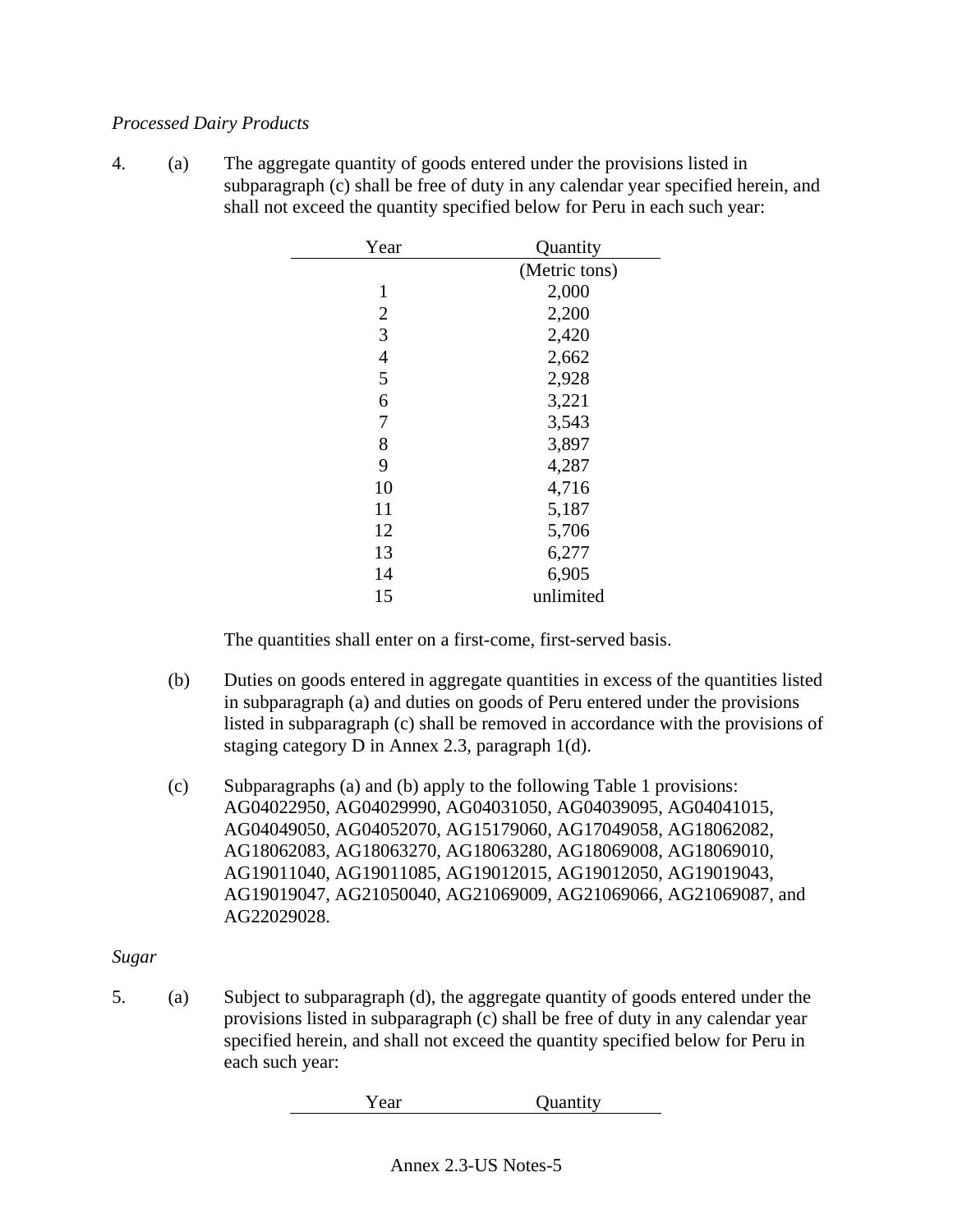|                | (Metric tons) |
|----------------|---------------|
| 1              | 9,000         |
| $\overline{2}$ | 9,180         |
| 3              | 9,360         |
| $\overline{4}$ | 9,540         |
| 5              | 9,720         |
| 6              | 9,900         |
| 7              | 10,080        |
| 8              | 10,260        |
| 9              | 10,440        |
| 10             | 10,620        |
| 11             | 10,800        |
| 12             | 10,980        |
| 13             | 11,160        |
| 14             | 11,340        |
| 15             | 11,520        |

After year 15, the in-quota quantity grows at 180 MT per year.

The quantities of goods under the following tariff items shall be entered on a rawvalue equivalent basis: AG17011150, AG17011250, AG17019130, AG17019950, AG17029020, and AG21069046. Raw-value equivalents for sugar goods are contained in Chapter 17, U.S. Additional Note 5(c) to the HTSUS.

The United States may administer the duty-free quantities established in this subparagraph through regulations, including licenses.

- (b) Goods entered in aggregate quantities in excess of the quantities provided under subparagraph (a) shall continue to receive most-favored-nation treatment.
- (c) Subparagraphs (a) and (b) apply to the following Table 1 provisions: AG17011150, AG17011250, AG17019130, AG17019148, AG17019158, AG17019950, AG17022028, AG17023028, AG17024028, AG17026028, AG17029020, AG17029058, AG17029068, AG17049068, AG17049078, AG18061015, AG18061028, AG18061038, AG18061055, AG18061075, AG18062073, AG18062077, AG18062094, AG18062098, AG18069039, AG18069049, AG18069059, AG19012025, AG19012035, AG19012060, AG19012070, AG19019054, AG19019058, AG21011238, AG21011248, AG21011258, AG21012038, AG21012048, AG21012058, AG21039078, AG21069046, AG21069072, AG21069076, AG21069080, AG21069091, AG21069094, and AG21069097.
- (d) In any year, duty-free tariff treatment under subparagraph (a) for Peru shall be accorded to the lesser of (i) the aggregate quantity set out in subparagraph (a) for Peru, or (ii) a quantity equal to the amount by which Peru's exports to all destinations exceeds its imports from all sources ("trade surplus") for goods classified under the following subheadings: HS1701.11, HS1701.12, HS1701.91,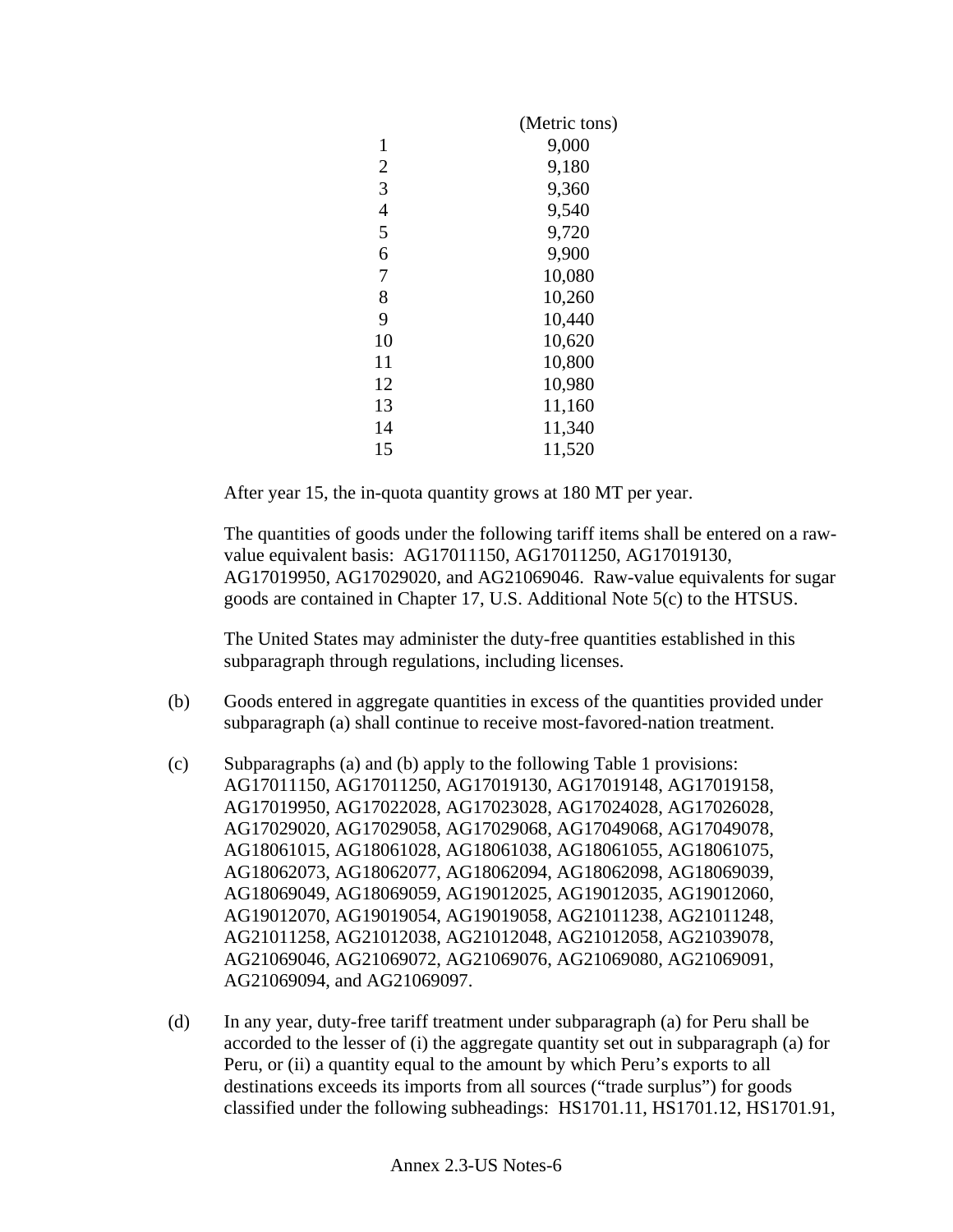HS1701.99, HS1702.40, and HS1702.60, except that Peru's exports to the United States of goods classified under subheadings HS1701.11, HS1701.12, HS1701.91, and HS1701.99 and its imports of originating goods of the United States classified under HS1702.40 and HS1702.60 shall not be included in the calculation of its trade surplus. Peru's trade surplus shall be calculated using the most recent annual data available.

- (e) The aggregate quantity of goods of Peru entered under the provisions listed in subparagraph (g) shall be free of duty in any calendar year and shall not exceed 2,000 metric tons in any year. The quantities shall enter on a first-come, firstserved basis.
- (f) Goods of Peru entered in aggregate quantities in excess of the quantities provided in subparagraph (e) shall continue to receive most-favored-nation treatment.
- (g) Subparagraphs (e) and (f) apply to specialty sugars as provided for in Additional U.S. Note 5 to Chapter 17 of the Harmonized Tariff Schedule of the United States and classified in the following Table 1 provisions: AG17011110, AG17011210, AG17019110, AG17019910, AG17029010, and AG21069044.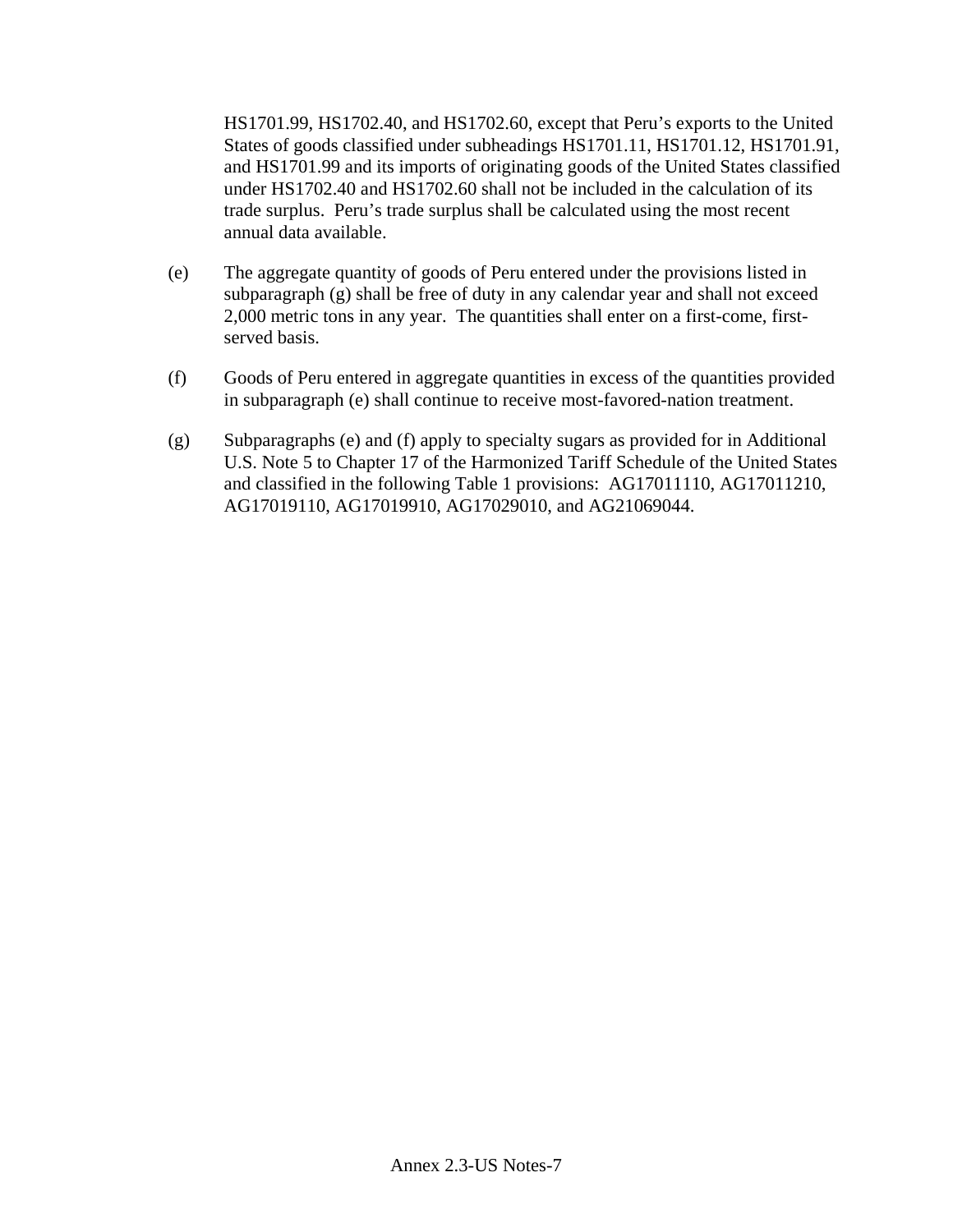# **Table 1**

| Heading    | <b>Article Description</b>           |
|------------|--------------------------------------|
| AG04022950 | Provided for in tariff item 04022950 |
| AG04029170 | Provided for in tariff item 04029170 |
| AG04029190 | Provided for in tariff item 04029190 |
| AG04029945 | Provided for in tariff item 04029945 |
| AG04029955 | Provided for in tariff item 04029955 |
| AG04029990 | Provided for in tariff item 04029990 |
| AG04031050 | Provided for in tariff item 04031050 |
| AG04039095 | Provided for in tariff item 04039095 |
| AG04041015 | Provided for in tariff item 04041015 |
| AG04049050 | Provided for in tariff item 04049050 |
| AG04052070 | Provided for in tariff item 04052070 |
| AG04061008 | Provided for in tariff item 04061008 |
| AG04061018 | Provided for in tariff item 04061018 |
| AG04061028 | Provided for in tariff item 04061028 |
| AG04061038 | Provided for in tariff item 04061038 |
| AG04061048 | Provided for in tariff item 04061048 |
| AG04061058 | Provided for in tariff item 04061058 |
| AG04061068 | Provided for in tariff item 04061068 |
| AG04061078 | Provided for in tariff item 04061078 |
| AG04061088 | Provided for in tariff item 04061088 |
| AG04062028 | Provided for in tariff item 04062028 |
| AG04062033 | Provided for in tariff item 04062033 |
| AG04062039 | Provided for in tariff item 04062039 |
| AG04062048 | Provided for in tariff item 04062048 |
| AG04062053 | Provided for in tariff item 04062053 |
| AG04062063 | Provided for in tariff item 04062063 |
| AG04062067 | Provided for in tariff item 04062067 |
| AG04062071 | Provided for in tariff item 04062071 |
| AG04062075 | Provided for in tariff item 04062075 |
| AG04062079 | Provided for in tariff item 04062079 |
| AG04062083 | Provided for in tariff item 04062083 |
| AG04062087 | Provided for in tariff item 04062087 |
| AG04062091 | Provided for in tariff item 04062091 |
| AG04063018 | Provided for in tariff item 04063018 |
| AG04063028 | Provided for in tariff item 04063028 |
| AG04063038 | Provided for in tariff item 04063038 |
| AG04063048 | Provided for in tariff item 04063048 |
| AG04063053 | Provided for in tariff item 04063053 |
| AG04063063 | Provided for in tariff item 04063063 |
| AG04063067 | Provided for in tariff item 04063067 |
| AG04063071 | Provided for in tariff item 04063071 |
| AG04063075 | Provided for in tariff item 04063075 |
| AG04063079 | Provided for in tariff item 04063079 |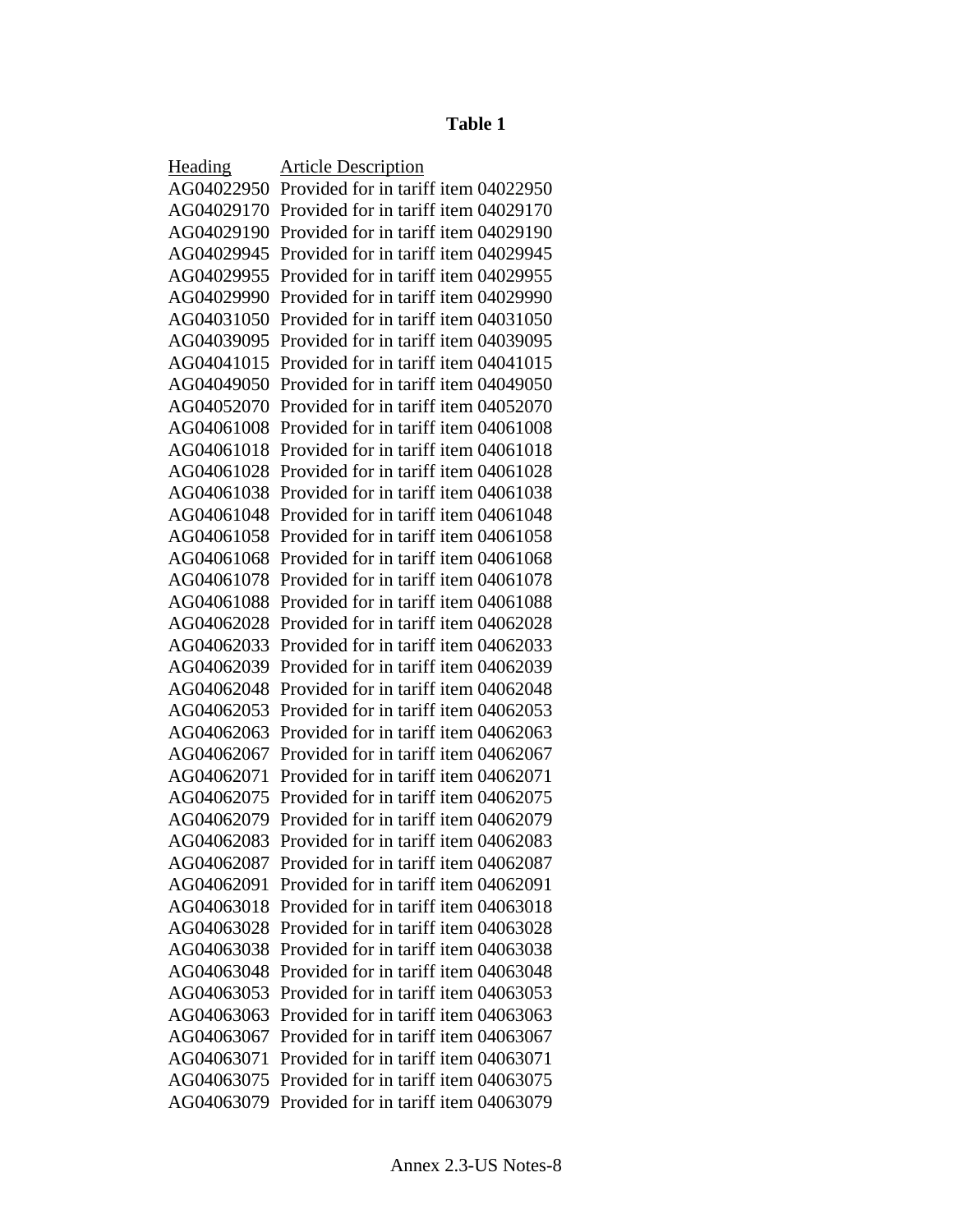AG04063083 Provided for in tariff item 04063083 AG04063087 Provided for in tariff item 04063087 AG04063091 Provided for in tariff item 04063091 AG04064070 Provided for in tariff item 04064070 AG04069012 Provided for in tariff item 04069012 AG04069018 Provided for in tariff item 04069018 AG04069032 Provided for in tariff item 04069032 AG04069037 Provided for in tariff item 04069037 AG04069042 Provided for in tariff item 04069042 AG04069048 Provided for in tariff item 04069048 AG04069054 Provided for in tariff item 04069054 AG04069068 Provided for in tariff item 04069068 AG04069074 Provided for in tariff item 04069074 AG04069078 Provided for in tariff item 04069078 AG04069084 Provided for in tariff item 04069084 AG04069088 Provided for in tariff item 04069088 AG04069092 Provided for in tariff item 04069092 AG04069094 Provided for in tariff item 04069094 AG04069097 Provided for in tariff item 04069097 AG15179060 Provided for in tariff item 15179060 AG17011110 Provided for in tariff item 17011110 AG17011150 Provided for in tariff item 17011150 AG17011210 Provided for in tariff item 17011210 AG17011250 Provided for in tariff item 17011250 AG17019110 Provided for in tariff item 17019110 AG17019130 Provided for in tariff item 17019130 AG17019148 Provided for in tariff item 17019148 AG17019158 Provided for in tariff item 17019158 AG17019910 Provided for in tariff item 17019910 AG17019950 Provided for in tariff item 17019950 AG17022028 Provided for in tariff item 17022028 AG17023028 Provided for in tariff item 17023028 AG17024028 Provided for in tariff item 17024028 AG17026028 Provided for in tariff item 17026028 AG17029010 Provided for in tariff item 17029010 AG17029020 Provided for in tariff item 17029020 AG17029058 Provided for in tariff item 17029058 AG17029068 Provided for in tariff item 17029068 AG17049058 Provided for in tariff item 17049058 AG17049068 Provided for in tariff item 17049068 AG17049078 Provided for in tariff item 17049078 AG18061015 Provided for in tariff item 18061015 AG18061028 Provided for in tariff item 18061028 AG18061038 Provided for in tariff item 18061038 AG18061055 Provided for in tariff item 18061055 AG18061075 Provided for in tariff item 18061075